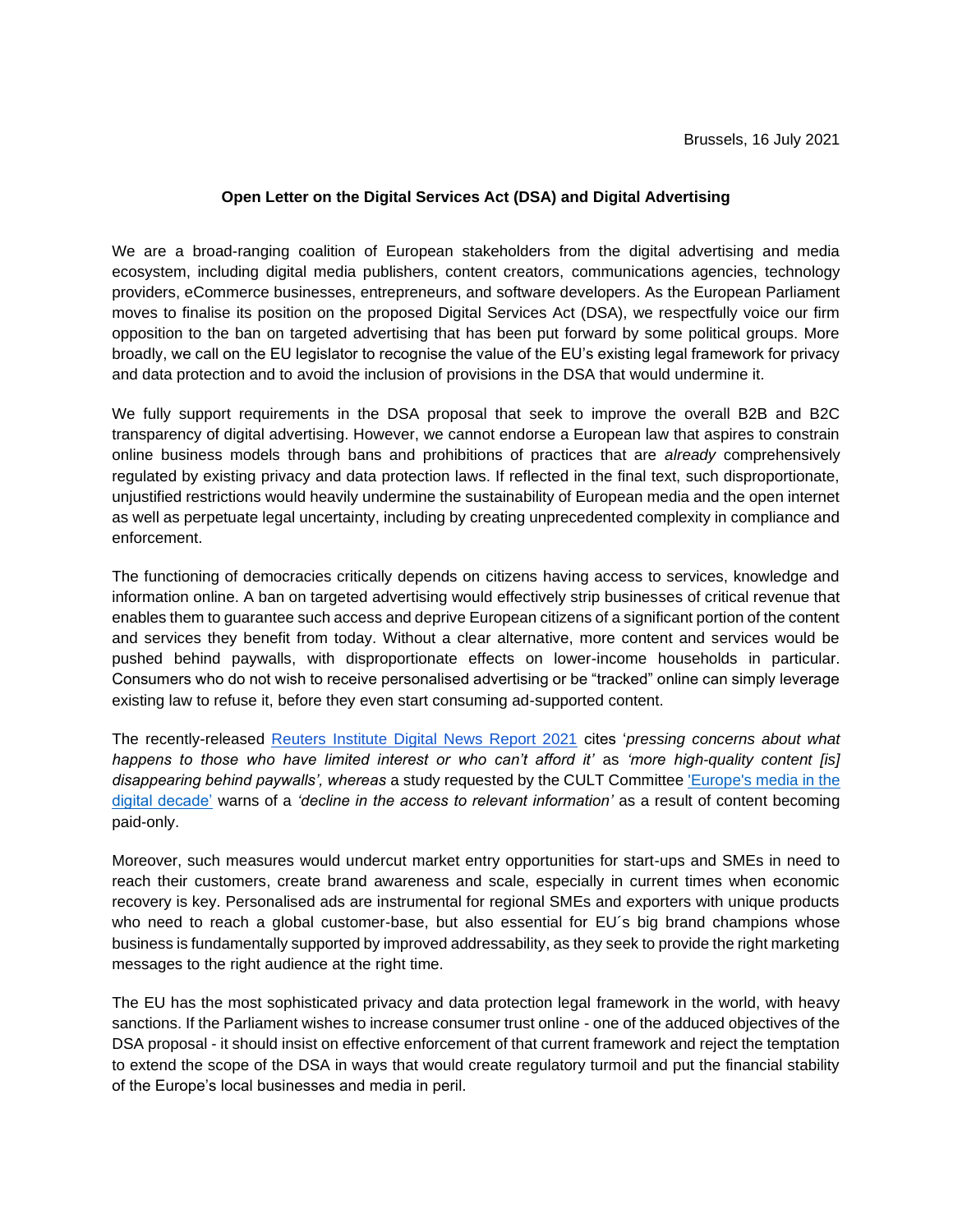**Signatories**

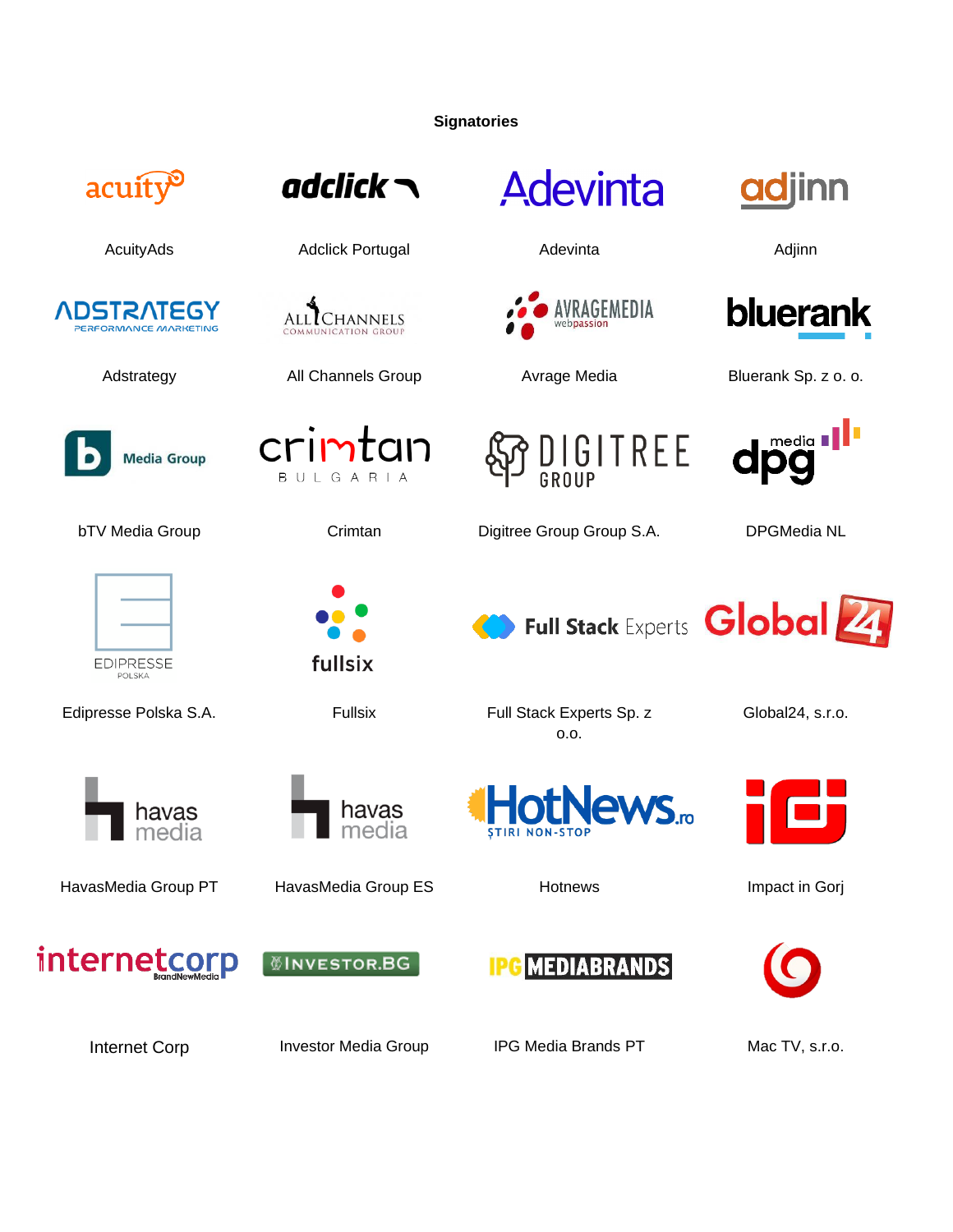







Manager Magazin Management Finance Group Mediahuis Ireland Managazin Munedia



Modrý koník, s.r.o. **Monitorul de Vaslui** News Ireland Next14







NEX<sup>14</sup>



axel springer

ringier





Polska Press Sp. z o.o. **Proof.** Proof. Reach Solutions Ireland Ringier Axel Springer SK, a.s.



Sapo/Altice (formerly Portugal Telecom)







Sirdata SmartLinks The Irish Times

Nova Expressão OLX Group Portugal Observator de Covasna Packed.House